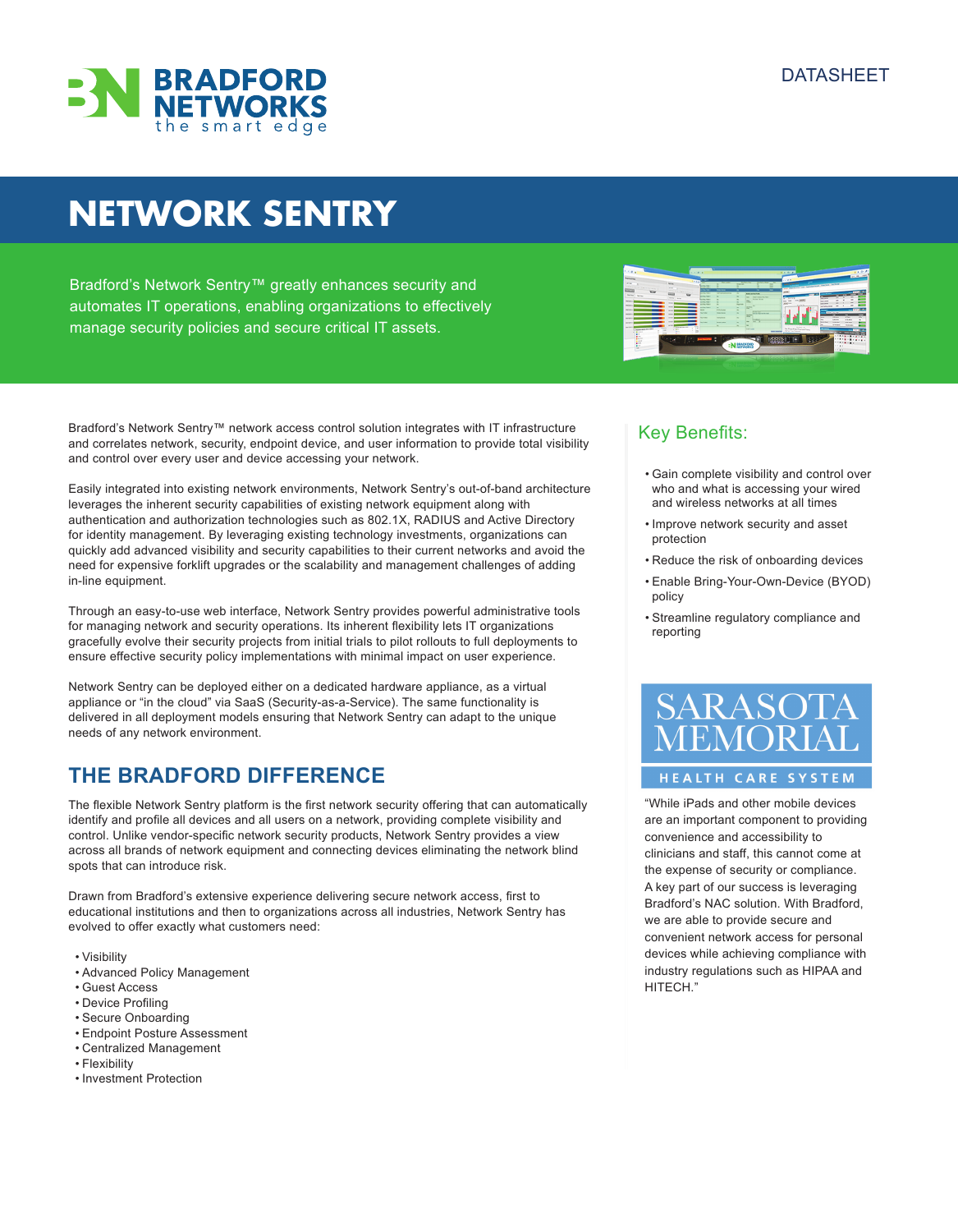### **VISIBILITY**

#### **Identify Who and What Is On Your Network**

Network Sentry provides visibility of every user and every endpoint device that attempts to access the network on any wired or wireless connection. Because it is tightly integrated with the entire network environment, Network Sentry provides complete visibility across the network infrastructure, right down to individual switch ports, wireless access points, and even remote connections such as VPN. An easy-touse, web-based administrative interface features a highly-customizable "dashboard" view of vital network information, allowing administrators to "drill down" with a mouse click for more details.

- Centralized administration and reporting from one console
- Visibility of all network devices, users and endpoints
- Unique search/locate function to quickly find a device or user

# **ADVANCED POLICY MANAGEMENT**

#### **Provision and Enforce Granular Security Policies**

Network Sentry allows custom network security policies to be created and enforced automatically and consistently throughout the network to protect critical data and IT assets, and to ensure compliance with internal policies as well as industry and government regulations.

- **• Identity-based** policies provision access based on user identity (Employee, Guest, Contractor, etc.)
- **• Device-based** policies provision access based on device identity and type (IP phone, Printer, Handheld, etc.)
- **• Endpoint compliance** policies allow or prohibit access based on the endpoint security posture (Up-to-date OS, Patches, Anti-virus/Antispyware, etc.)
- **• Time-based** policies provision access based on time of day, day of the week
- **• Location-based** policies allow or prohibit access based on the connection point (wired port, wireless access point)

This is just a sample of security policies that can be managed with Network Sentry. Unique policies can be created and deployed to meet the specific needs of any organization.

# **GUEST ACCESS**

#### **Automate and Simplify Network Access for Guests**

Network Sentry ensures secure network access for guest users, while simplifying and automating the creation and administration of guest accounts. Authorized sponsors can easily provision individual guest accounts as well as group accounts for meetings and conferences, removing the daily burden of guest account management from IT staff. Selfregistration capabilities further simplify the workflow, allowing guests to request network access "on the fly" with sponsor approvals and account setup processed automatically. Unique login credentials (username/ password) can be delivered to guests via SMS text or email on their mobile devices.

### **DEVICE PROFILING**

#### **Dynamically Identify and Classify All Endpoints**

Network Sentry automatically discovers and profiles all endpoint devices and classifies them by type, greatly enhancing visibility of what is on the network and providing additional policy conditions for provisioning network access. Profiling criteria may include a combination of IP range, location, DHCP fingerprint, TCP or UDP ports, active (NMAP) and passive (p0f) fingerprinting, and vendor OUI. Device profiles can also help streamline IT workflow with automated delegation of management responsibilities by device type.

### **EASYCONNECT SECURE ONBOARDING**

#### **Automate 802.1X Endpoint Security Settings**

For "BYOD" and guest network environments using 802.1X, Network Sentry's EasyConnect feature simplifies the process of onboarding new devices by dynamically configuring security settings on Windows, Mac OS X, iOS and Android devices. In the event a device initially connects to an open (unsecure) wireless SSID, Network Sentry can automatically configure its security settings and transparently move the device to a secure SSID.

### **ENDPOINT POSTURE ASSESSMENT**

#### **Validate Security Posture and Remediate At-Risk Devices**

The security posture of an endpoint is crucial in managing access policies. An endpoint can be known and authorized, yet still at risk – for example, if its operating system patch levels or anti-malware tools are not up to date, or if prohibited applications are installed. Network Sentry enables comprehensive endpoint scans for assessing endpoint "health" and ensuring compliance with security policies. Endpoint policies can be defined and validated by OS type (Windows, Mac OS X, Linux), and Network Sentry offers flexible options for endpoint posture assessment, including persistent and dissolvable agents as well as agentless directory-based scanning.

Remediation of non-compliant endpoints can be automated through integration with patch management systems or can be achieved by educating the end users on why they are non-compliant and/or forcing the endpoint to an isolated or limited-access VLAN. Instructions for achieving compliance can be delivered via a captive portal or displayed on the user's desktop and access can be granted once the corrective actions have been taken.

### **CENTRALIZED MANAGEMENT**

#### **Manage Security Functions through a Single Interface**

Network Sentry empowers IT administrators with extensive management and control functionality. Features built into the existing infrastructure can be leveraged to secure the network. Control features can be accessed via the web-based administrative interface. For example, any user or device on the network can be easily located and identified with a few mouse clicks. Potential threats can be mitigated by isolating suspect users or at-risk devices, or by disabling their access completely.

**: N** BRADFORD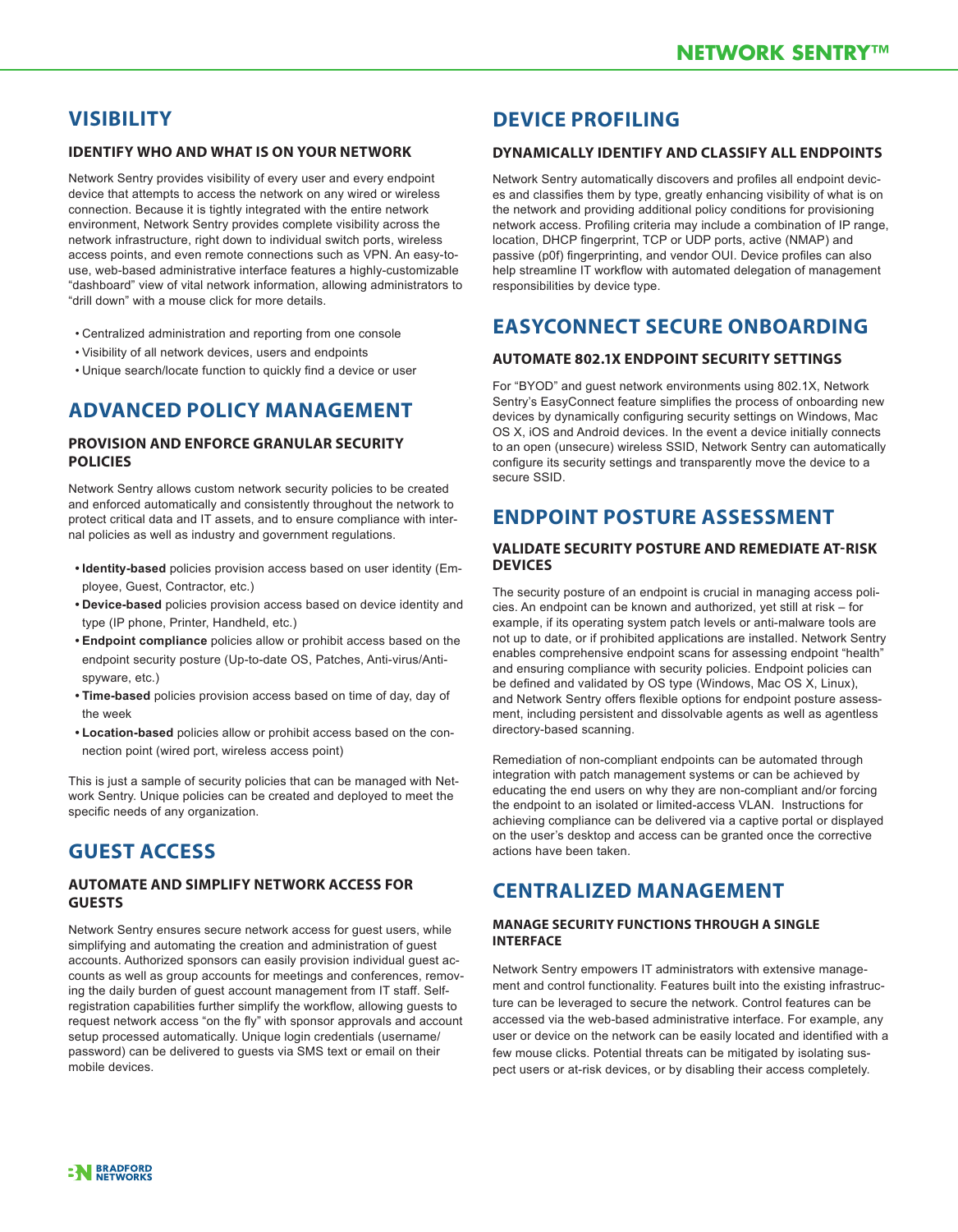In addition, control of the network environment is greatly simplified with Network Sentry and its ability to automate administrative tasks. For example, if an unknown device were to connect to a switch on the network, this event could trigger an automated alert to IT staff and the switch port could be automatically disabled or the device quarantined to protect the network.

# **FLEXIBILITY**

#### **A Solution to Meet Evolving Security Challenges**

Network Sentry enables organizations to adapt to a wide range of business and technology challenges, and has been architected to allow security solutions to be rolled out in phases, addressing the most critical needs to start with and then phasing in additional capabilities as required. Start in "monitor only" mode for network-wide visibility. Then enforce basic "friend or foe" access control policies to secure the network. Next might be Guest access and "BYOD" security policies, followed by more advanced policy management across the network.

### **INVESTMENT PROTECTION**

#### **Leverage the Existing Network Infrastructure and Security Ecosystem**

By integrating with the entire network and leveraging capabilities of the current network infrastructure, Network Sentry allows organizations to maximize the potential of existing IT investments. Network Sentry is architected to adapt to changing technology environments without requiring "forklift" upgrades, future-proofing today's investment for years to come.

With an increasing mobile workforce comes a dynamic edge to today's networks. The devices, once consistent and well–managed, are now diverse and can be owned by the employee. Network Sentry provides a deep understanding of the device type, its risk profile, and the user on the device. This information is typically not readily available to the security products that detect anomalies and identify the source as an IP address. The investigation cannot stop there. Network Sentry correlates the IP address to a device type and owner to provide the level of depth needed to truly investigate security anomalies. Network Sentry can also monitor, report, or block network access using the feed from traditional security solutions such as Security Information and Event Management (SIEM) and Intrusion Detection/Prevention Systems (IDS/IPS).

Network Sentry provides extensive integration with your network and security infrastructure, authentication and directory services, and endpoint security software.

| Network<br>Infrastructure              | 3Com, Aerohive, Alcatel, Aruba, Brocade, Cisco,<br>Dell, D-Link, Enterasys, Extreme, HP, Juniper, Meru,<br>Motorola, Ruckus, SMC, Xirrus, and others                                    |
|----------------------------------------|-----------------------------------------------------------------------------------------------------------------------------------------------------------------------------------------|
| Security<br>Infrastructure             | ArcSight, Fortinet, Lancope, McAfee, NitroSecurity,<br>Nokia, Packeteer, Palo Alto, Sonicwall, Sourcefire,<br>Stonesoft, TippingPoint, TopLayer, and others                             |
| Authentication<br>& Directory Services | <b>RADIUS: All standard RADIUS servers</b><br>LDAP: All standard LDAP directories                                                                                                       |
| <b>Operating Systems</b>               | Desktop: Microsoft Windows, Apple OS X, Linux<br>Mobile: Apple iOS, Android                                                                                                             |
| Endpoint<br>Security<br>Applications   | Avast, AVG, Avira, ClamWin, DrWeb, ESET, F-Se-<br>cure, GDATA, Kaspersky, Lavasoft, McAfee, Micro-<br>soft, Norton, Panda, Softwin, Sophos, Symantec,<br>Trend Micro, Vipre, and others |

# **DEPLOYMENT MODELS**

Flexibility extends to the way in which Network Sentry can be deployed in the network -- either on hardware appliances, as a virtual appliance, or "in the cloud" via SaaS (Security-as-a-Service). The same functionality is delivered in all three deployment architectures, ensuring that Network Sentry can adapt to the unique needs of any network environment.

### **Hardware Appliances**

Network Sentry can be purchased on hardware appliances tailored to your specific network environment. Several versions are available, including a single stand-alone appliance as well as appliances that can support higher capacities by splitting functionality between two paired appliances – an Application Server and a Control Server. This allows for increased performance and load sharing of hardware functions. All appliances include hot-swappable dual power supplies for redundancy, including RAID 1 disk redundancy and support for optional high-availability hot-failover configurations for environments requiring the highest levels of system uptime.

#### **Virtual Appliances**

Network Sentry can also be deployed as an application in VMware ESX and ESXi virtual server environments. Organizations can leverage existing server infrastructure investments and the benefits of virtualization, including reductions in capital and operating costs, improvements in power efficiency and space utilization, reductions in risk of server downtime and improvements in IT staff productivity.

Virtual appliance versions of Network Sentry are similar to the hardware appliance versions. Each version requires virtual server resources (CPU, memory, etc.) equivalent to those of the corresponding hardware appliance versions.

### **BRADFORD.cloud (SaaS)**

Network Sentry can also be deployed "in the cloud" via SaaS (Securityas-a-Service). With no hardware on premise, the solution has the same capabilities as the appliance and/or virtual solution that is deployed on premise. The service is offered via Bradford Networks or Managed Service Providers (MSPs) who have added Network Sentry to their portfolio of cloud-based offerings.